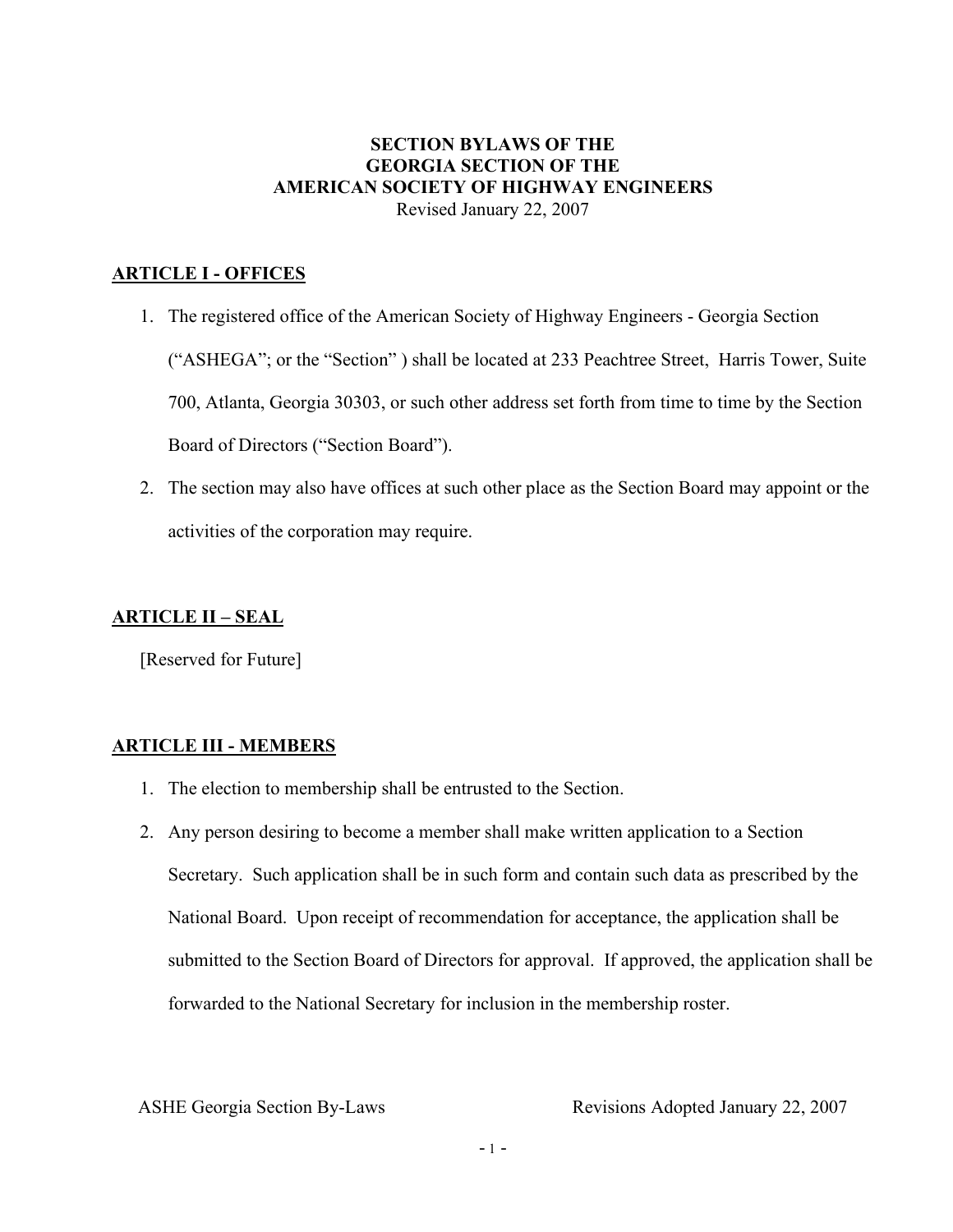- 4. Section Dues Assessments shall be established by the Section Board, collected by the Section Secretary.
- 5. The initiation fee and first year's dues assessment shall be submitted with the application. Such fees shall be retained by ASHE National upon approval of the application, who will forward the approved member's application with membership pin and certificate of membership, to the Section Secretary.
- 6. Each Member shall be advised of the annual Section Dues Assessment by May 15 of each year. Annual dues assessments will be sent due to the Section Secretary by July 1 of each fiscal year. The Secretary shall warn those members whose dues are 3 months delinquent that their membership will lapse if dues are not paid.
- 7. A member whose dues become six (6) months delinquent shall forfeit membership in the Section. The Section Board of Directors shall review the accuracy of the list of delinquent members and take formal action to remove those listed from membership.
- 8. The National Board, by affirmative vote of two-thirds, may suspend or expel a member for any violation of the National Constitution, National Bylaws, Section By-Laws, Code of Ethics, guidelines, or policies established by the National Board. A member whose suspension or expulsion is being considered shall be notified by the Section Secretary by registered mail, and shall be advised of the charges against them at least 30 days prior to the proposed date of suspension or expulsion. If the member so desires, he /she may submit a defense, either in person or in writing, which shall be considered by his/her Section Board of Directors as part of the expulsion procedure. Any member against whom such action is taken may, upon written application, appeal to the National Board. Such written application must

 $-2 -$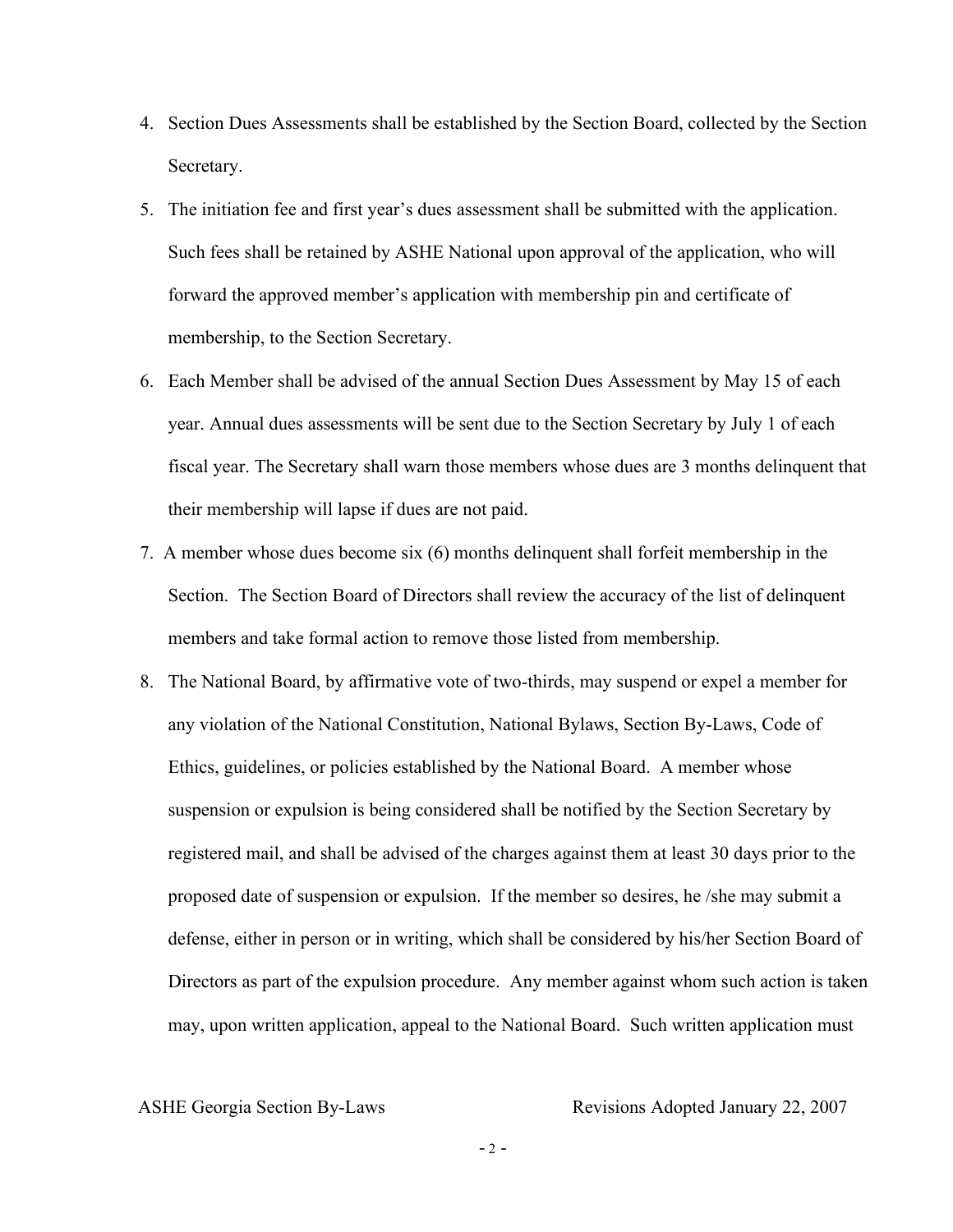be presented within (30) days of notice of expulsion or it will not be considered. The action taken by the National Board shall be binding and final.

- 9. Any member of ASHE may resign his/her membership by a written communication to their Section Secretary.
- 10. Upon written request, signed by any suspended or expelled member and filed with the National Secretary, the National Board may, by the affirmative vote of two-thirds, reinstate the member upon such terms as the National Board may deem appropriate.
- 11. Membership in this organization is neither transferable nor assignable to another member or non-member.
- 10. Any member who becomes exempt from the payment of dues under Article II of the National Constitution shall be known as a Life Member. Those members who attained Life Membership status prior to 1991 are exempt from National Assessment. The National Assessment for those who attained Life Membership status subsequent to 1991 will be billed to and paid by the Life Member's Section.
- 11. Any member who resigned in good standing may return to his/her former membership by a written request to the Section Secretary, and payment of the National and Section dues.

## **ARTICLE IV – SECTION MANAGEMENT**

- 1. The Section Board shall be comprised of the Officers, the Immediate Past President, and the Regional Director(s).
- 2. ASHEGA will be governed by the Section Board. The Section Board shall manage the membership and conduct the administrative affairs.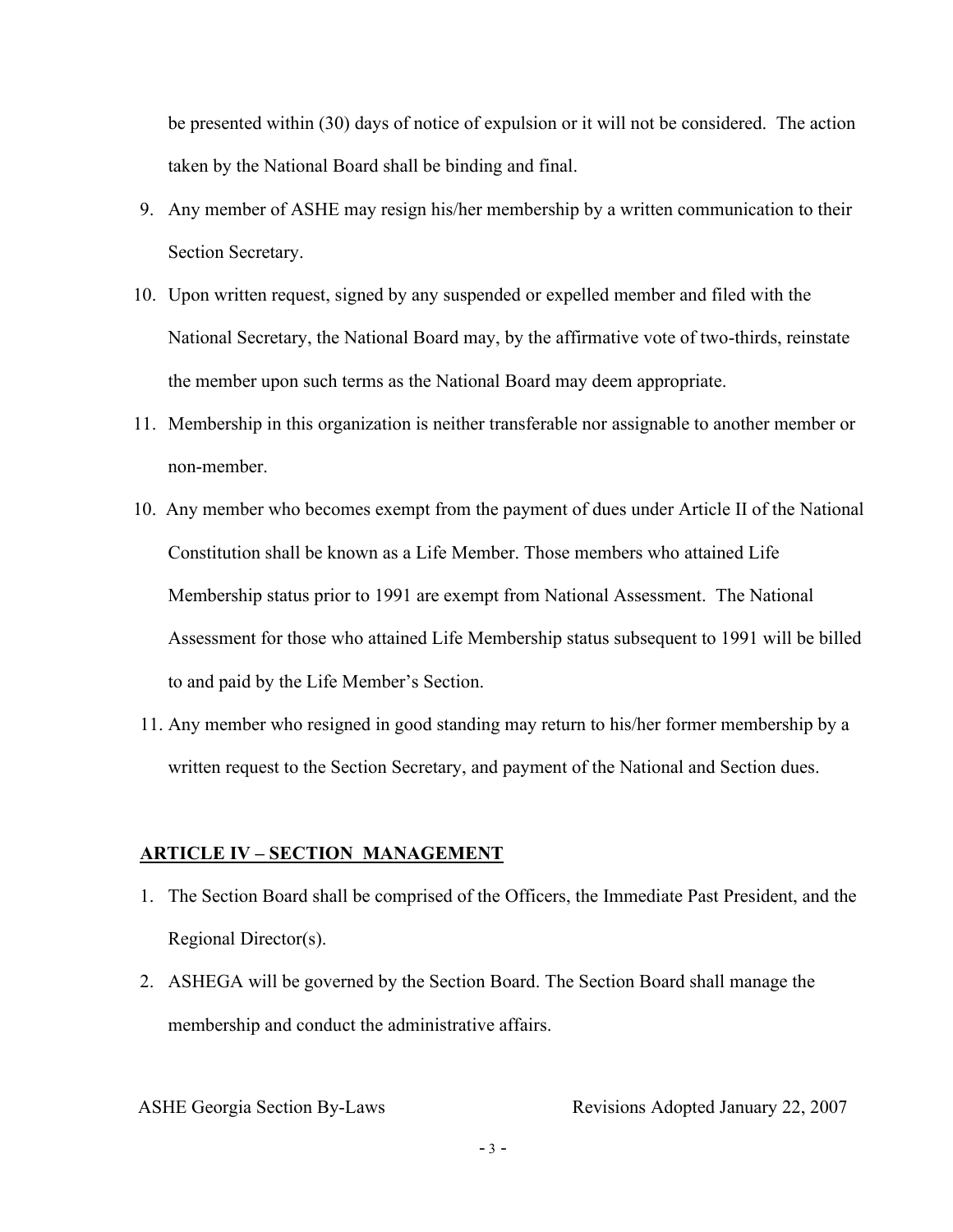- 3. Elected Section Board Officers shall be a President, Vice-President(s), Treasurer, and Secretary.
- 4. The Section shall elect a Regional Director(s) as their representative to the Regional Board of Directors.

## **ARTICLE V - MEETINGS OF SECTION BOARD MEMBERS**

- 1. The Section Board shall hold regular meetings. No business shall be transacted unless a majority of the Section Board is present.
- 2. Meetings of the Section Board shall be held at such places and times to be designated by the Section President.
- 3. The Annual Membership Business Meeting shall be held annually where members will elect the Section Board and transact other appropriate business. The Annual Meeting shall be held between May 1 and June 30 of each year. If the Annual Meeting is not called and held within said designated time, any Section Board Member may call such meeting.
- 4. Written notice of every meeting of the Section Board, stating the date, time, location, and agenda/objective, shall be given by the Section Secretary, to each member of record entitled to vote at the meeting at least ten (10) days prior to the day named for the meeting unless a greater period of notice is required by statute in a particular case.
- 5. Any action which may be taken at a meeting of the Section Board may be taken without a meeting, if a consent in writing setting forth the action so taken, is signed by a majority of the Section Board, and filed with the Section Secretary, or the Section Secretary certifies that a majority of Section Board have approved said action by other communications. Other forms of communications include the use of electronic mail.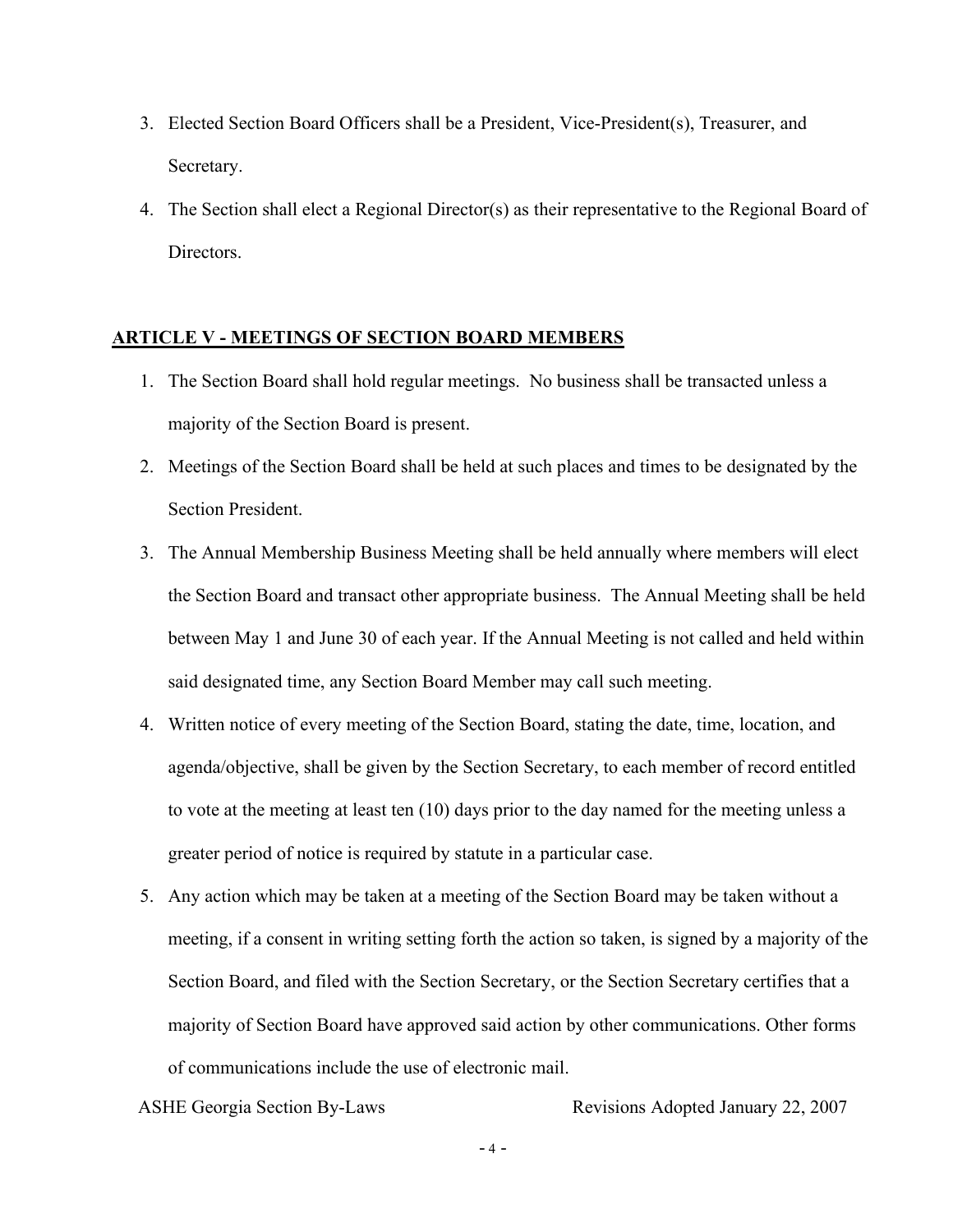- 6. The order of business for meetings of the Section Board shall be:
	- a) Call to Order
	- b) Welcome, Introductions and Remarks
	- c) Approval of Minutes of the Previous Meeting
	- d) Secretary's Report
	- e) Treasurer's Report
	- f) President's Report
	- g) Regional Directors' Reports
	- h) Committee Reports
	- i) Unfinished Business
	- j) New Business
	- k) Next Board Meeting Information
	- l) Adjournment
- 7. The Section Board Member's Reports shall be forwarded via electronic mail to the Section Secretary a minimum seven (7) days prior to the Section Board Meeting.
- 8. Special meetings of the Section Board may be called at any time by the Section President, or by a majority of the Section Board, or by petition, containing the signatures of at least ten percent (10%) of the eligible voting membership of ASHEGA. After any of these requirements have been met, the Section Secretary shall be notified and it shall be the duty of the Section Secretary to fix the time of the meeting which shall be held not more than (60) days after the receipt of the request. If the Section Secretary shall neglect or refuse to fix the time of the meeting, the person or persons calling the meeting may do so. In the case of a special meeting, the notice shall specify the general nature of the business to be transacted. Business transacted at all special meetings shall be confined to the objects stated in the meeting notice.

 $-5 -$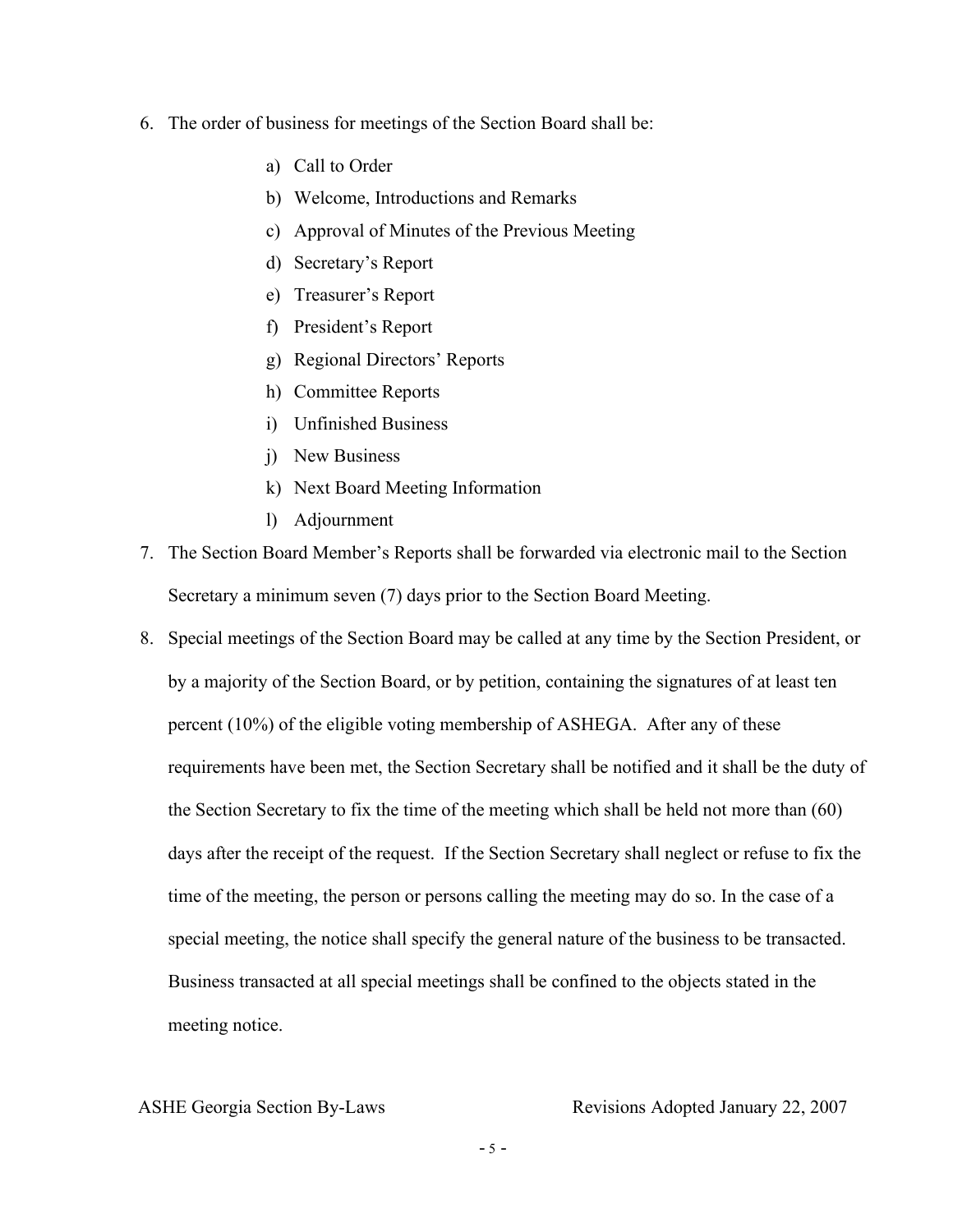- 9. Persons authorized or required to give notice of a meeting of the Section Board may, in lieu of any written notice of such a meeting, officially publish such meeting notice on the ASHEGA Section Website.
- 10. In electing Section Board Members, every member of the ASHEGA organization shall be entitled to one vote. No member shall sell his/her vote for money or anything of value. Upon request of a member, the books or records of membership shall be produced at any regular or special meeting of the ASHEGA organization. If at any meeting the right of any person to vote is challenged based on reasonable information and data, the Presiding Officer shall require such books or records to be produced as evidence of the right of the person challenged to vote. All membership rights in the organization and its property shall cease on the termination of his/her membership for any reason.
- 11. Voting may be by ballot, consent, mail, electronic mail or any other reasonable means determined by the Section Board.
- 12. In advance of any meeting of the Section Board, the Board may appoint judges of election, who need not be members, to act at such meetings if deemed necessary. If judges of election are not so appointed, the Presiding Officer of any such meeting may, and on the request of any member, make such appointment at the meeting. The number of judges shall be one or three. No person who is a candidate for office shall act as a judge of election.

# **ARTICLE VI – SECTION DIRECTORS**

- 6 -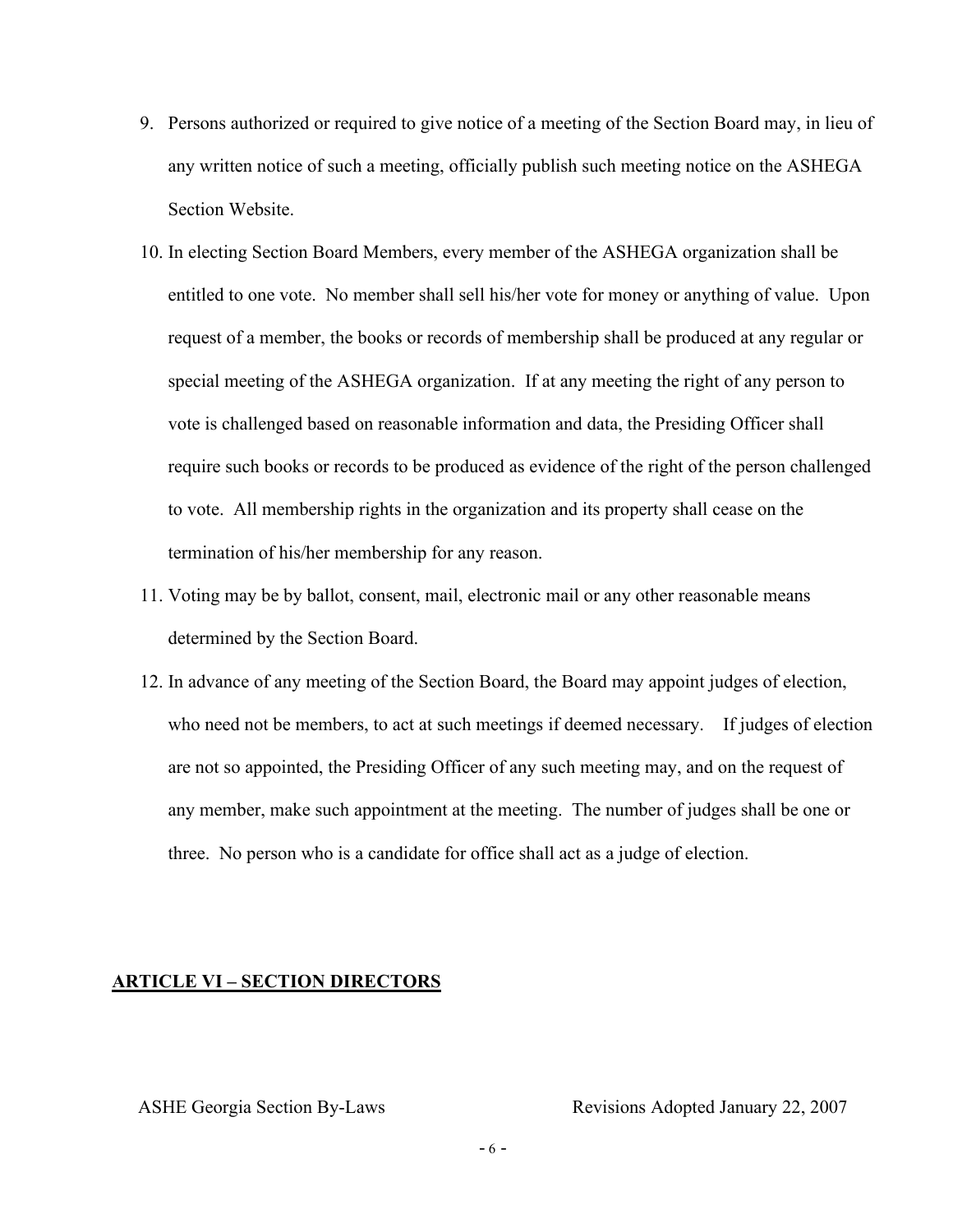- 1. Nominations for the Section Directors shall be made through the Section Board of Directors. If a consensus is not possible, nominees will be solicited and the Section Board will make the final selection.
- 2. The Section Board shall have charge of the technical and social interests and activities of ASHEGA. The Section Board shall act in all matters concerning the business and financial interests of ASHEGA, and in the discharge of its duties, shall have power, within the limitations of the National Constitution, National By-Laws and these By-Laws, to execute any measure deemed necessary.
- 3. Section Board Members shall not receive any stated salary for their services, but by resolution of the Section Board. Either the actual expense of attendance, or a fixed sum, or a combination of both, may be allowed for the attendance at each regular or special meeting of the Section Board, or other official Regional activities as approved by the Section Board.
- 4. Paid support staffs, that are not members of the Section Board, may be used by the Section Board as deemed necessary.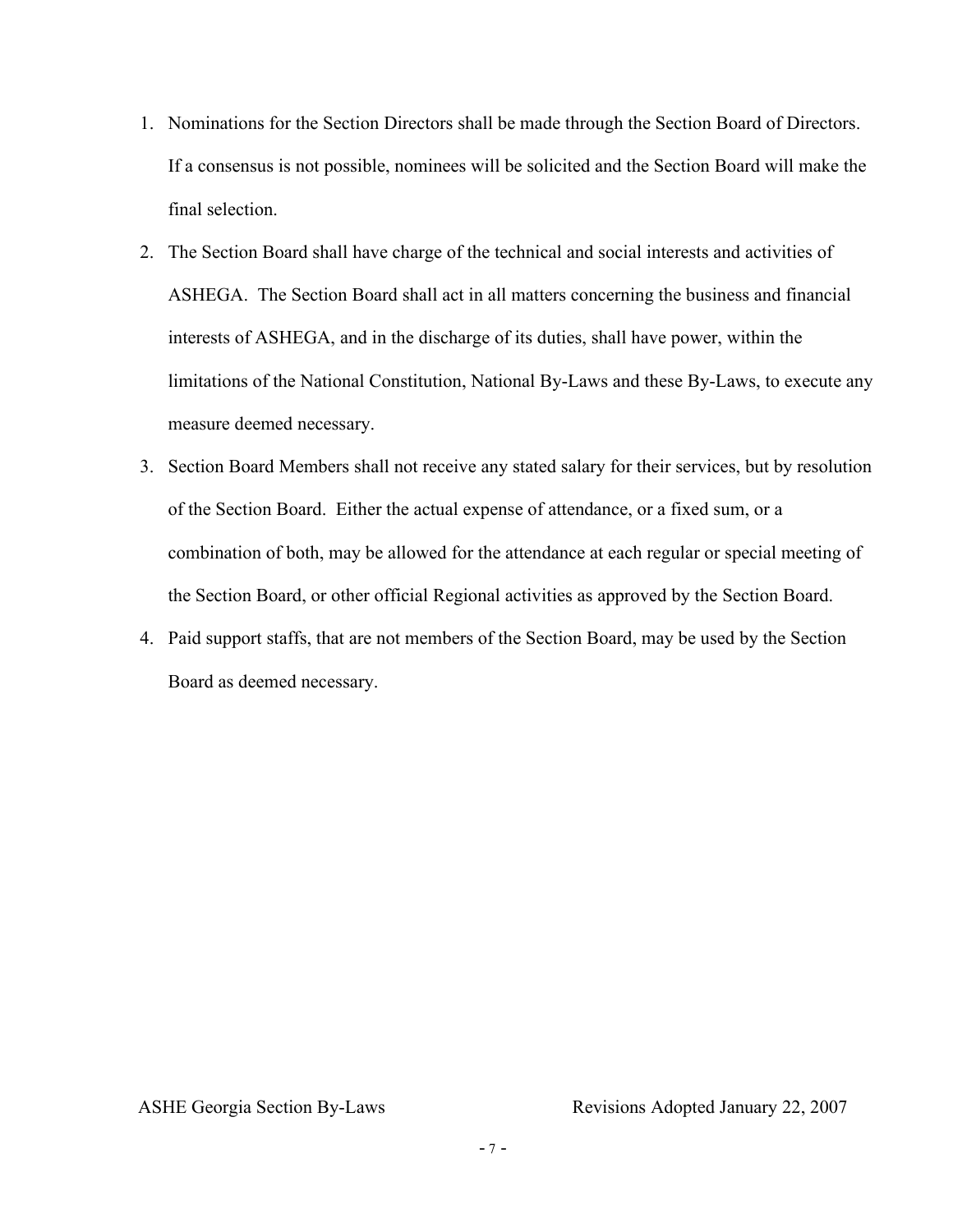# **ARTICLE VII – OFFICERS**

- 1. The Section President shall, within (30) days after the Annual Business Meeting, appoint the following Section Committees from the active membership with the exceptions stated below:
	- a. Public Relations
	- b. Ethics/Practices
	- c. Membership
	- d. Budget/Auditing
	- e. Nominating
	- f. Technical
	- g. Conference
	- h. Strategic Plan
	- i. Website

 Exceptions: The Past President serves as Chair of the Nominating Committee; the 1st Vice President serves as Chair of the Audit/Budget Committee; the  $1<sup>st</sup>$  and  $2<sup>nd</sup>$  Vice Presidents serve on the Strategic Plan Committee.

Special Committees may be appointed at the discretion of the Section President.

2. The Section Officers shall hold their term of office as noted below and shall have authority and perform such duties as provided by these By-Laws. It shall be necessary for the Section President to previously serve on the Board. The Board may secure the fidelity of any or all such Section Officers by bond or otherwise. The term of office for elected officers shall be as follows, except as provided otherwise in Section 11 of this Article:

| President - One Year      | [Not to Serve More Than Two Consecutive Terms] |
|---------------------------|------------------------------------------------|
| Vice President - One Year | [Not to Serve More Than Two Consecutive Terms] |
| Secretary - One Year      | [May Serve Consecutive Terms]                  |
| Treasurer - One Year      | [May Serve Consecutive Terms]                  |
| Directors - Three Years   | [Not to Serve More Than Two Consecutive Terms] |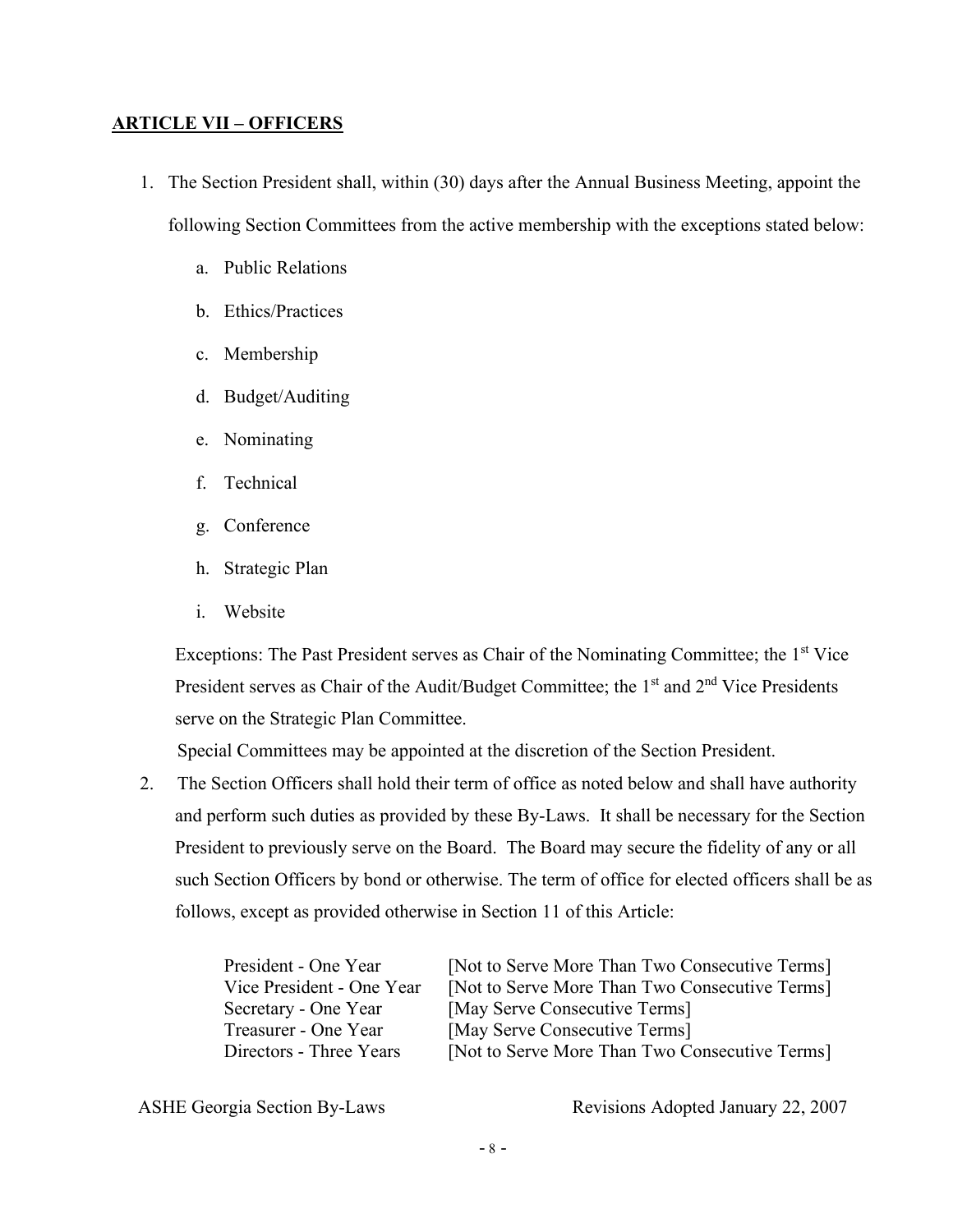- 3. The term of office shall begin at the close of the Annual Meeting each year at which the officers elections are announced, and shall continue for the period stipulated above or until a successor is elected or appointed.
- 4. The President shall be the Chair of the Section Board and the First Vice President shall be the Vice Chair.
- 5. Any Section Officer or agent may be removed by the Section Board, whenever in its judgment the best interests of ASHEGA will be served thereby, but such removal shall be without prejudice to the contract rights of any person so removed.
- 6. The Section President, subject to the Section Board, shall have supervision of the affairs of ASHEGA. The Section President shall have general and active management of the affairs of ASHEGA, shall see that all orders and resolutions of the Section Board are carried into effect, subject, however, to the right of the Section Directors to delegate any specific powers, except such as may be by statute of the State of Georgia, exclusively conferred on the Section President, to any other Section Officer(s) of ASHE.

The Section President shall execute bonds, mortgages and other documents requiring a seal, under the seal of the corporation.

- 7. All active members shall be eligible for committee appointments. No such committees shall have the power or authority as to the following:
	- (a) The submission to members of any action required by statute to be submitted to the members for their approval.
	- (b) The filling of vacancies in the Section Board.
	- (c) The adoption, amendment, or repeal of these By-Laws.
	- (d) The amendment or repeal of any resolution of the Section Board.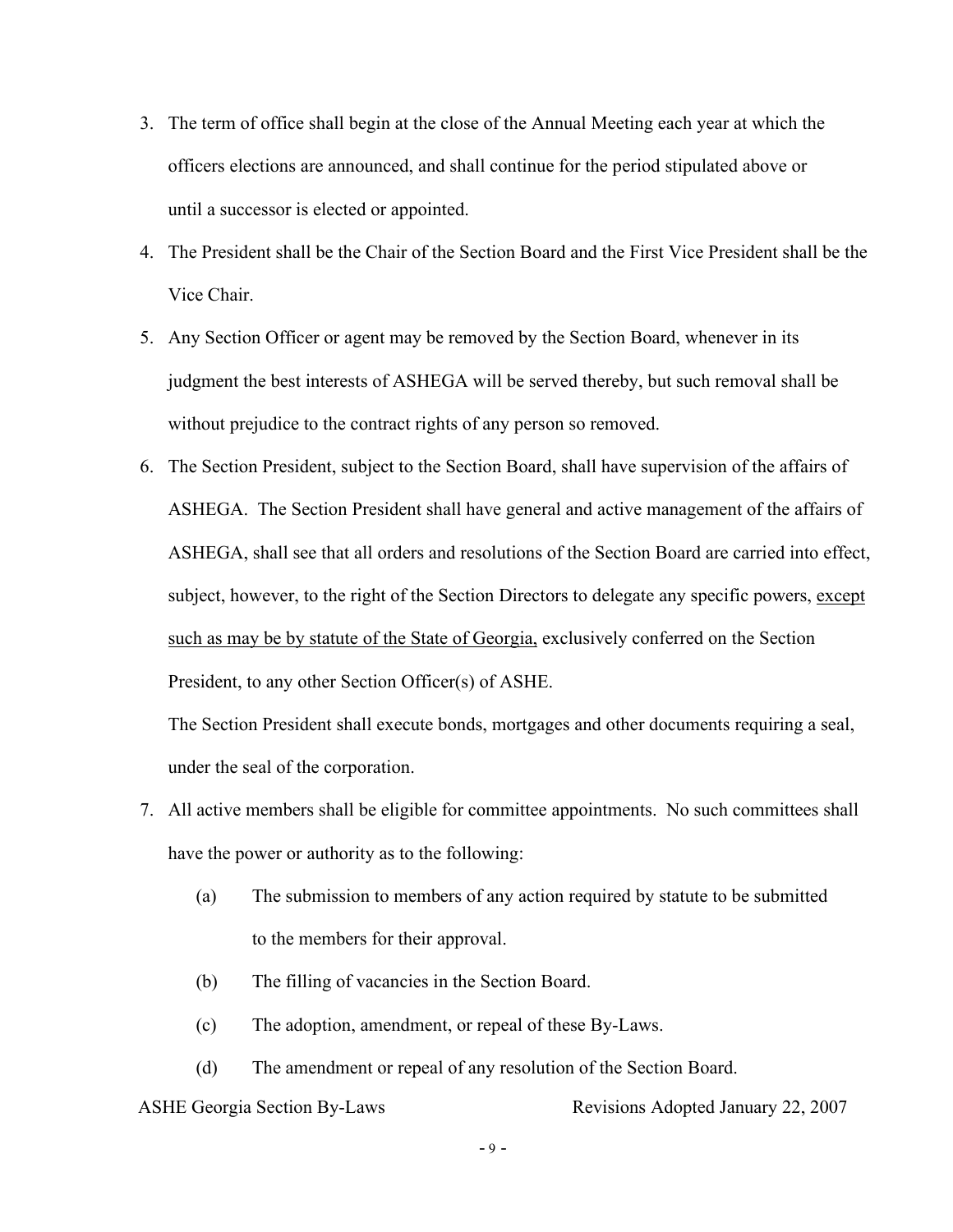- (e) Action on matters committed by these By-Laws or resolution of the Board to another Committee of the Section Board.
- 8. The Section First Vice-President shall preside at all meetings in the absence of the Section President. He/she shall also act in the capacity of liaison representative with other organizations, or societies. He/she shall also monitor the Committee progress in achieving the goals established in the Strategic Plan.
- 9. The Section Second Vice-President shall preside at all meetings in the absence of the Section President and Section First Vice-President.
- 10. The Section Secretary shall, under the direction of the Section President and the Section Board, act as Section Executive Officer of ASHE. When possible, he/she shall attend all meetings of the Section Board and/or all meetings of Section Committees appointed by the Section Board, and record the proceedings. He/she shall have custody of all official papers and records. He/she shall conduct the official correspondence of ASHEGA and keep complete records. At the Annual Business Meeting, he/she shall submit a report, in writing, concerning the duties and activities of the ASHEGA Office, including a statement of the status of the membership of ASHEGA. He/she shall see that all monies due ASHEGA are collected and transferred to the custody of the Section Treasurer. In cases of his/her absence or disability, a substitute may be appointed by the Section President. At the expiration of his/her term of office he/she shall transfer to his qualified successor all relevant documents, material, and equipment for which he/she shall receive a receipt of compliance. He/she shall give, or cause to be given, notice of Section Meetings of the members and of the Section Board, and shall perform such other duties as may be prescribed by the Section Board or Section President, under whose supervision he/she shall be.

 $-10-$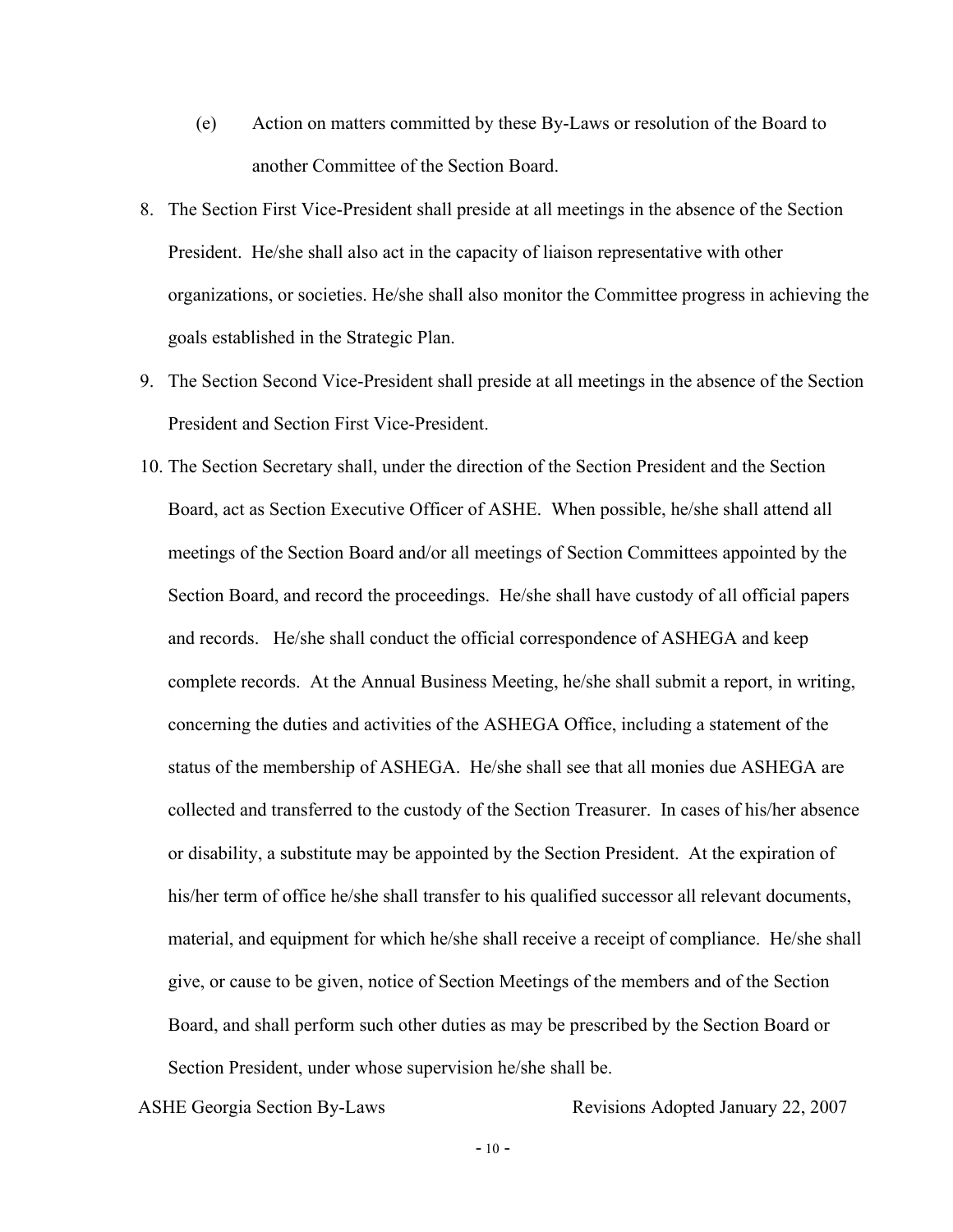- 11. The Section Treasurer shall receive all monies and deposit the same in the name of ASHEGA in depositories approved by the Section Board. He/she shall keep full records of ASHEGA Section receipts and expenditures. He/she shall pay all bills when certified and audited as provided by these By-Laws and as prescribed by the Section Board. He/she shall prepare a detailed quarterly treasurer's report, containing an itemized description of all expenditures and receipts during that time period compared to the annual budget, to be distributed at the Section Board Meeting. The Section Treasurer shall make an annual report to the membership at the Annual Business Meeting. Yearly, a certified CPA shall conduct an audit report of the Section Treasurer's records. The Section President should be responsible for obtaining the audit on behalf of ASHEGA. At the expiration of his/her term of office, he/she shall turn over to his successor all books, papers, and monies belonging to ASHEGA and take a receipt thereof.
- 12. One hundred twenty (120) days before the Annual Meeting, the Section Nominating Committee shall nominate candidates for the elective offices. The nominees so named shall be the official nominee of the respective office. After acceptance of the nomination by official designated nominees, thereupon the Section Secretary shall publish a list of the nominees to the membership.
- 13. Nominations by petition, as provided in the National Constitution, shall contain the signatures of at least ten percent (10%) of the eligible voting membership of ASHEGA and shall be accompanied by a letter from the nominee in acceptance of the nomination. Nomination by petition shall be filed with the Section Secretary not less than (60) days prior to the published annual date set for concluding the balloting for the election of officers. The annual date shall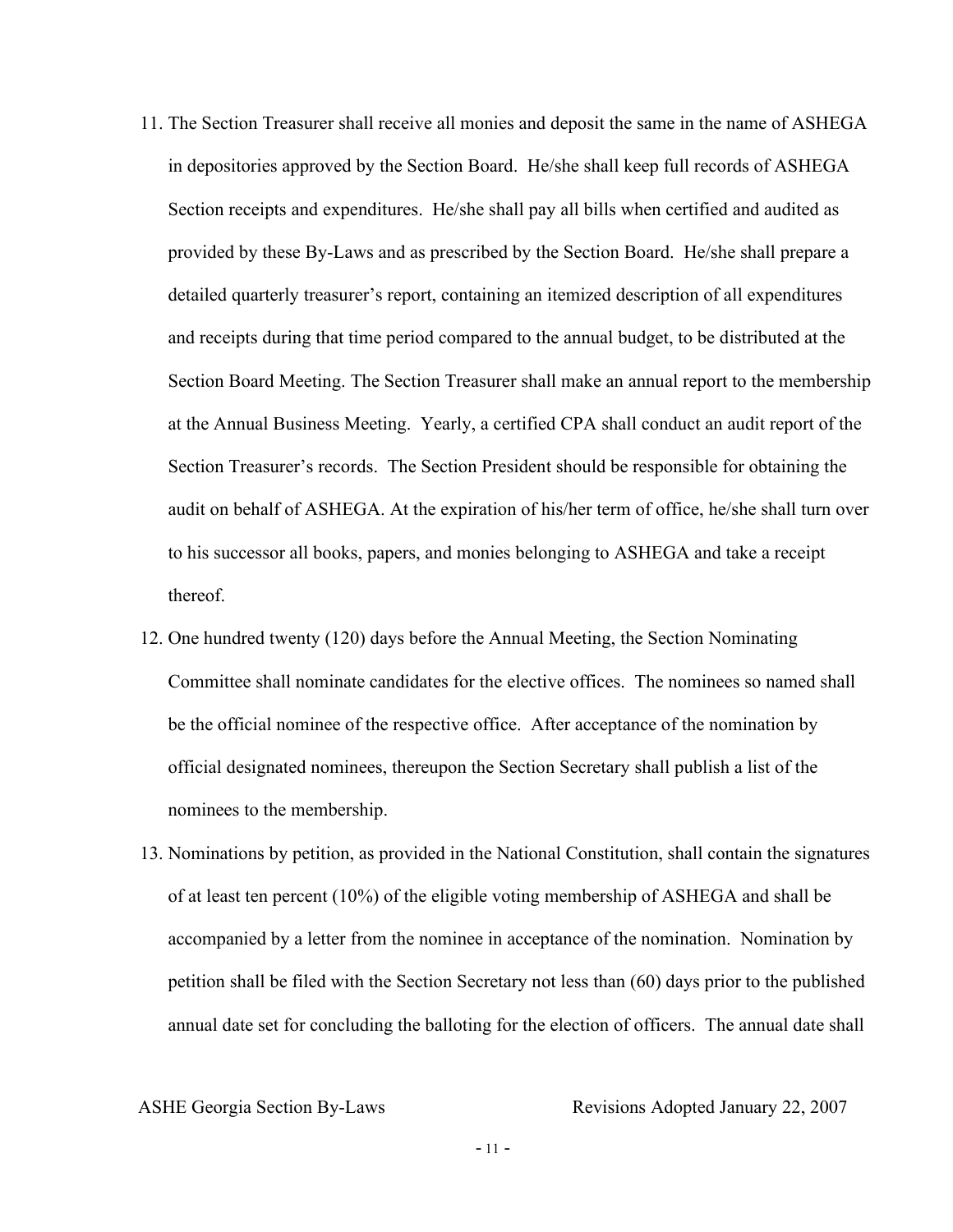coincide with that of the Annual Meeting. The submission of nominating petitions will require the preparation and distribution of ballots to the membership of ASHEGA.

- 14. Immediately following the counting of the final ballots, the Section Secretary shall notify officers who have been elected
- 15. A general announcement of the Section Officers elected shall be published on the ASHEGA Section Website.

# **ARTICLE VIII - EXECUTIVE COMMITTEE**

- 1. The Section Executive Committee consists of the Section President, the 1<sup>st</sup> and 2<sup>nd</sup> Vice Presidents, the Past Section President, and others designed by the Section President.
- 2. The function of the Executive Committee is to assess and implement annual operating strategy of the Section Board and to conduct the administrative ASHEGA affairs, at times when the Section Board is not in session.
- 3. Standing committees shall consist of not less than three members. Whenever the scope and duties of any standing committee warrant larger membership, the Section President shall be empowered to increase the committee to the desired proportion.

## **ARTICLE IX - VACANCIES**

1. The Section Board shall be the judge of the qualification of the new Section Directors.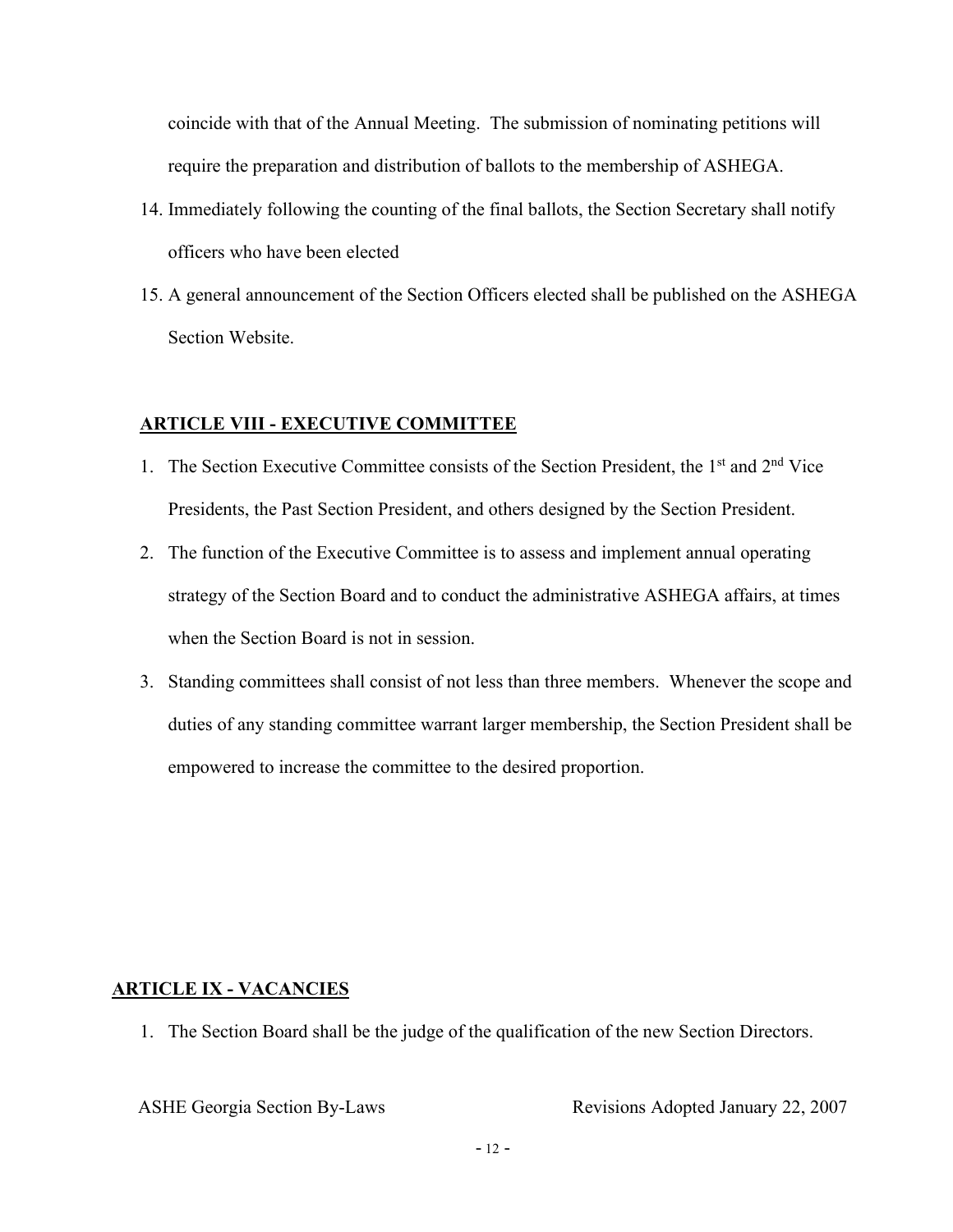2. If a position on the Section Board becomes vacant for any reason, the Section Board may choose a successor to hold the position for the unexpired term.

#### **ARTICLE X - BOOKS AND RECORDS**

- 1. ASHEGA shall keep an original or duplicate record of the proceedings of the members and the directors, the original or a copy of its By-Laws, including all amendments thereto to-date certified by the Section Secretary of ASHEGA, and an original, or a duplicate membership register, giving the names of the members, and showing their respective addresses. ASHEGA shall also keep appropriate, complete, and accurate books or records of account. The records provided for herein shall be kept at the registered office of ASHEGA in the State of Georgia or at the Offices of the Section Secretary and/or the Section Treasurer.
- 2. Every member shall, upon written demand under oath stating the purpose thereof, have a right to examine, in person or by agent or attorney, during the usual hours for business for any proper purpose, the membership register, book and records of account, and records of the proceedings of the members and directors, and to make copies or extracts there from. A proper purpose shall mean a purpose reasonably related to the interests of such person as a member. In every instance where an attorney or other agent shall be the person who seeks the right to inspection, the demand under oath shall be accompanied by a power of attorney or such other writing which authorized the attorney or other agent to so act on behalf of the member. The demand under oath shall be directed to the corporation at its registered office in the State of Georgia or at its principal place of business wherever situated.

# **ARTICLE XI - MEMBERSHIP CERTIFICATES**

ASHE Georgia Section By-Laws Revisions Adopted January 22, 2007

 $-13 -$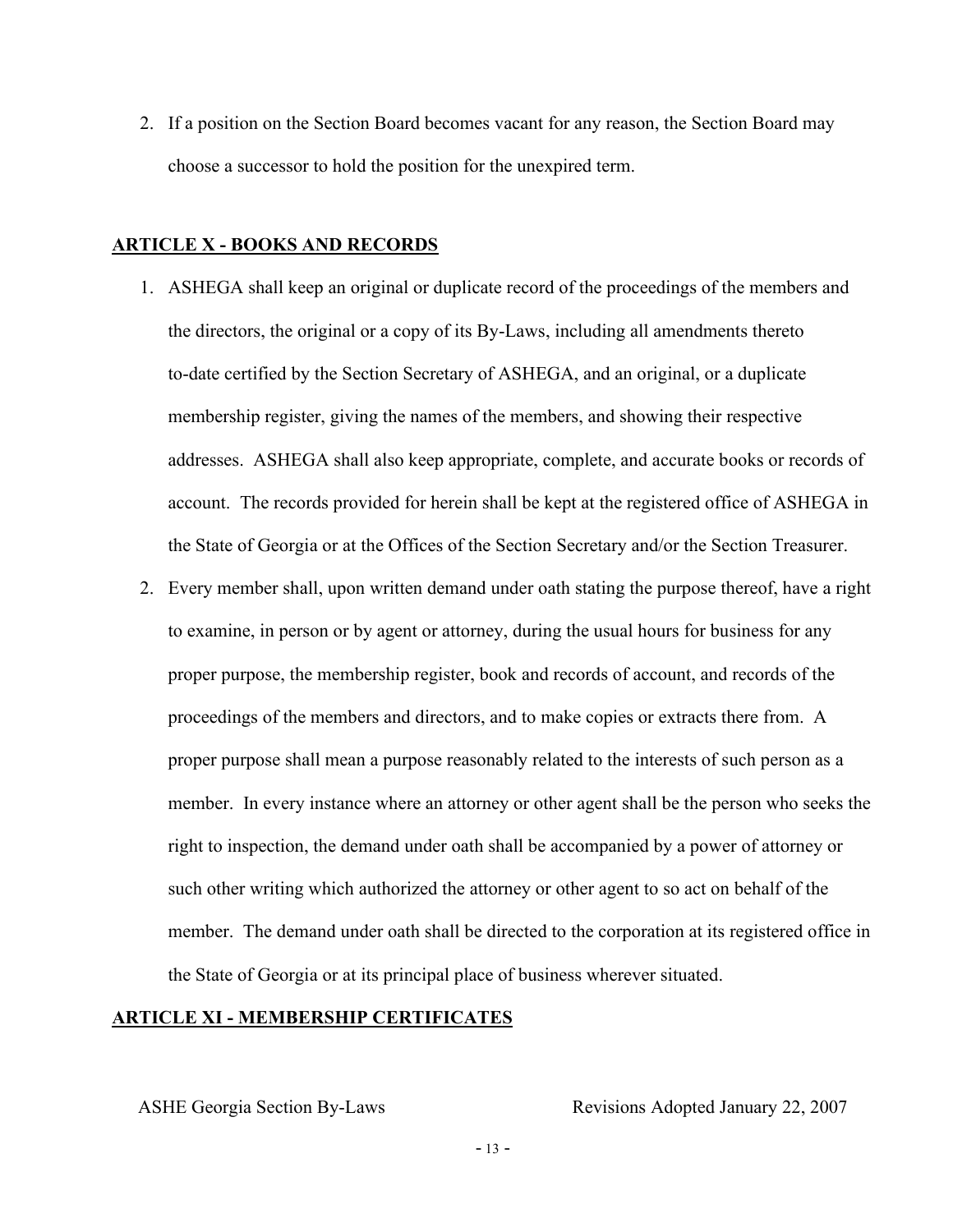1. Membership in ASHE and ASHEGA may, at the discretion of the National Board, be evidenced by Certificates of Membership, in which case they shall be in such form and style as the National Board may determine. Certificates shall be signed by the National President, or a National Vice-President, and by the National Secretary, or a National Assistant Secretary, and shall bear the corporate seal.

# **ARTICLE XII - TRANSACTION OF BUSINESS**

- 1. ASHEGA shall make no purchase of real property nor sell, mortgage, lease away, or otherwise dispose of its real property, unless authorized by the vote of two-thirds of the Section Board. Unless otherwise restricted in these By-Laws, no vote or consent of the members shall be required to make effective such action by the Section Board. If the real property is subject to a trust, the conveyance away shall be free of trust and the trust shall be impinged upon the proceeds of such conveyance.
- 2. Whenever the lawful activities of ASHEGA involve the charging of fees or prices for its service or products, it shall have the right to receive such income, and, in so doing, may make an incidental profit. All such incidental profits shall be applied to the maintenance and operation of the lawful activities of ASHEGA, and in no case shall be divided or distributed in any manner whatsoever among the members including the Section Board**.**
- 3. All checks or demands for money and notes of ASHEGA shall be signed by such Officer or Officers as the Section Board may from time to time designate.

#### **ARTICLE XIII - ANNUAL REPORT**

1. The Section Board shall present annually to the members a report, verified by the Section President and Section Treasurer, or by a majority of the Section Directors, showing in appropriate detail the following:

ASHE Georgia Section By-Laws Revisions Adopted January 22, 2007

 $-14 -$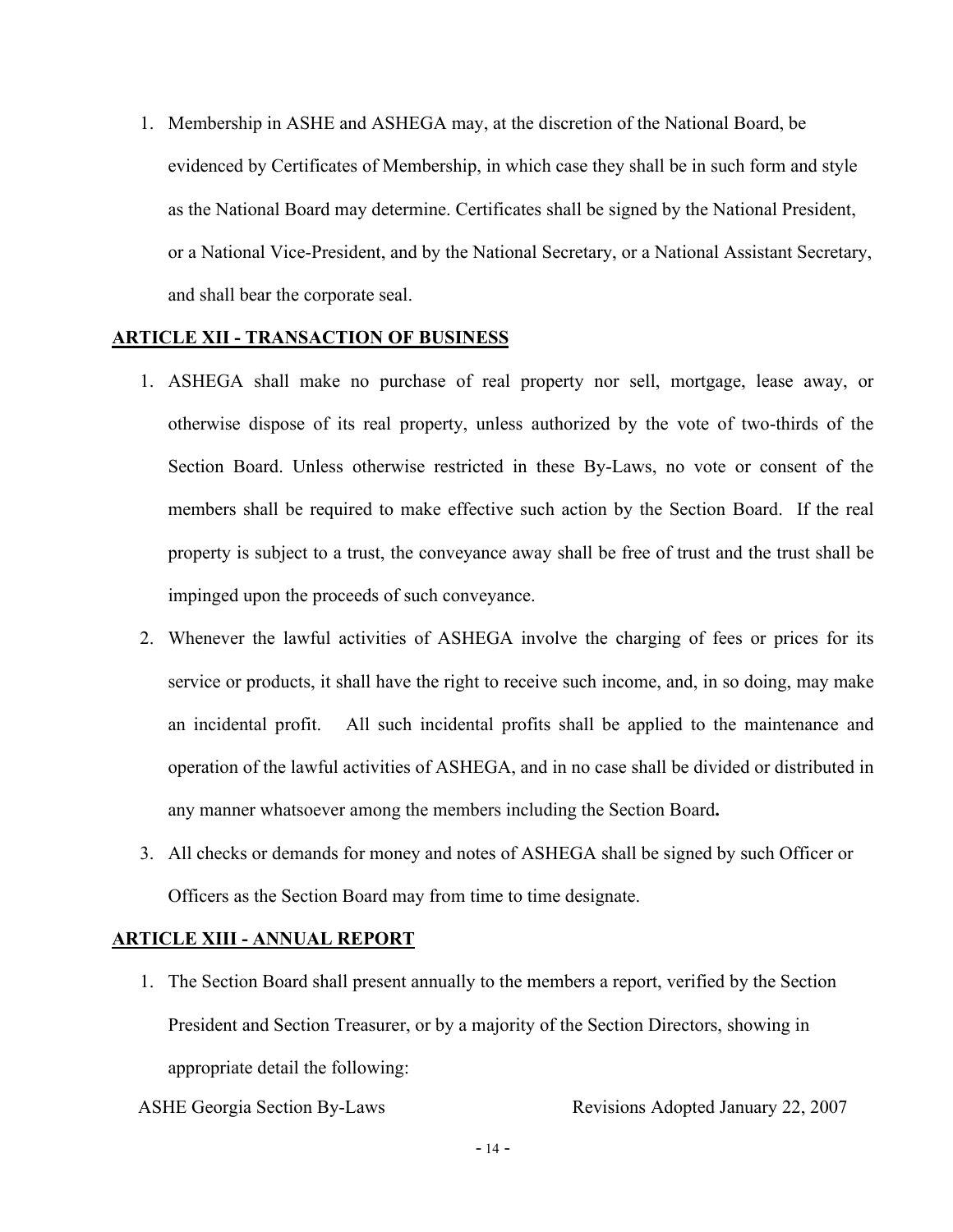- (a) The assets and liabilities, including trust funds, of ASHEGA as of the end of the fiscal year immediately preceding the date of the report.
- (b) The principal changes in assets and liabilities including trust funds, during the year immediately preceding the date of the report.
- (c) The revenue or receipts of ASHEGA, both unrestricted and restricted to particular purposes, for the year immediately preceding the date of the report, including separate data with respect to each trust fund held by or for ASHEGA.
- (d) The expenses or disbursements, for both general and restricted purposes during the year immediately preceding the date of the report, including separate data with respect to each trust fund held by or for ASHEGA.
- (e) The number of members of ASHEGA as of the date of the report, together with a statement of income or decrease in such number during the year immediately preceding the date of the report, and a statement of the place where the names and addresses of the current members may be found.

This report shall be filed with the minutes of the Annual Meeting of members.

### **ARTICLE XIV- NOTICES**

ASHE Georgia Section By-Laws Revisions Adopted January 22, 2007 1. Whenever written notice is required to be given to any person, it may be given to such person, either personally or by sending a copy thereof by first class mail, postage pre-paid, or by fax, electronic mail, to his/her address appearing in the records of ASHEGA, or, in the case of Section Directors, supplied by him/her for the purpose of notice. If the notice is sent by mail,

 $-15 -$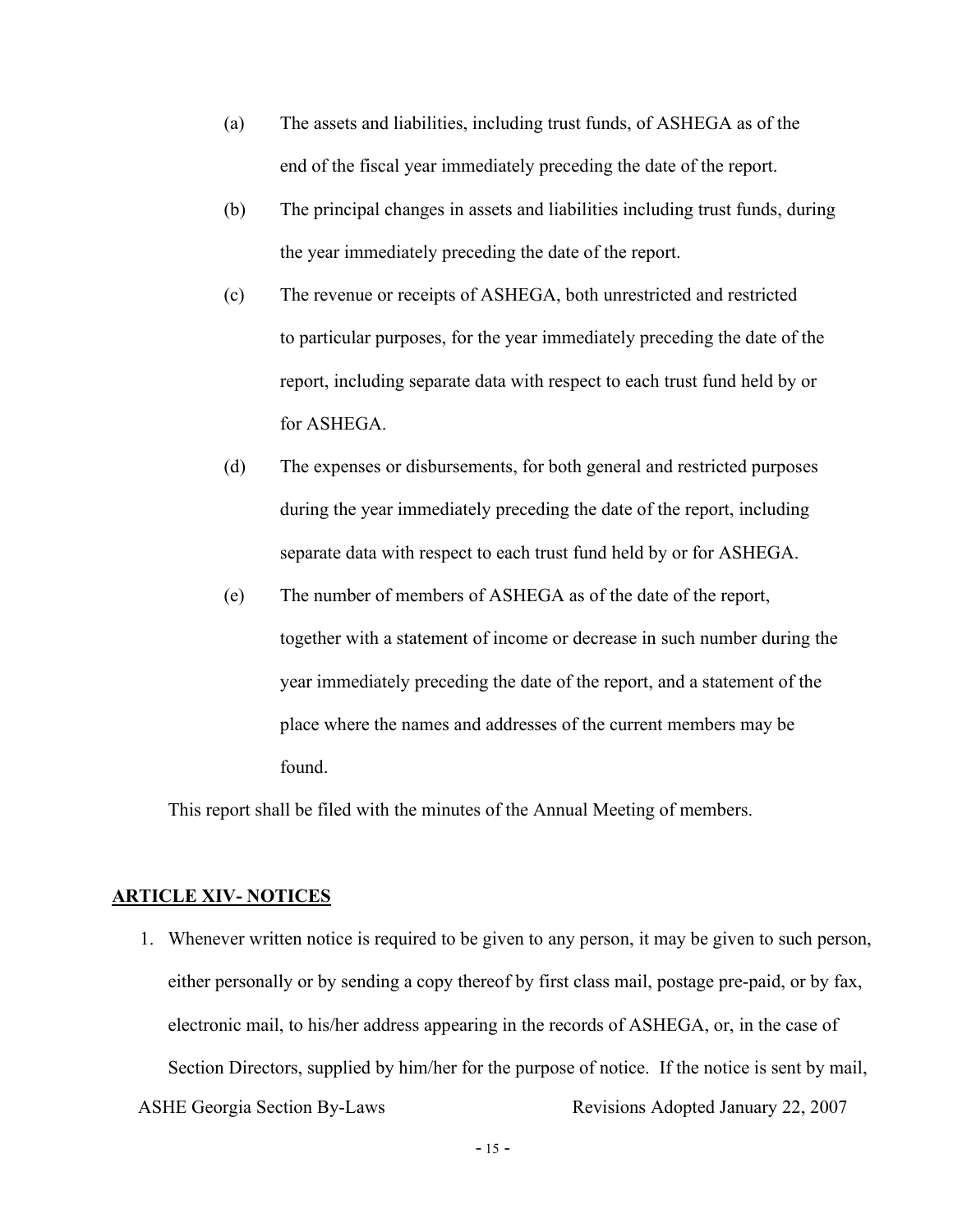fax, or electronic mail, it shall be deemed to have been given to the person entitled. A notice of meeting shall specify the date, time, location, and agenda/objective of the meeting and any other information required by statute or these By-Laws.

2. Whenever any written notice is required to be given under the provisions of the Georgia Nonprofit Corporation Law [O.C.G.A. Title 14 Chapter 3] or these By-Laws, a waiver thereof in writing, signed by the person or persons entitled to such notice, whether before or after the time stated therein, shall be deemed equivalent to the giving of such notice. Except as otherwise required by statute, neither the business to be transacted at nor the purpose of a meeting need be specified in the waiver of notice of such meeting. In the case of a special meeting of members such waiver of notice shall specify the general nature of the business to be transacted. Attendance of a person at any meeting shall constitute a waiver of notice of such meeting, except where a person attends a meeting for the express purpose of objecting, at the beginning of the meeting, to the transaction of any business because the meeting was not lawfully called or convened.

#### **ARTICLE XV - SUBDIVISIONS**

- 1. This Section may be dissolved by the National Board, either by petition from a Section, or for just cause. In the event of dissolution of this Section, the issued Charter to such Section shall be revoked by the National Board.
- 2. After payment of all such Section's debt, any remaining funds/assets, together with official records/documents including the Charter of the dissolved Section, will be turned over to the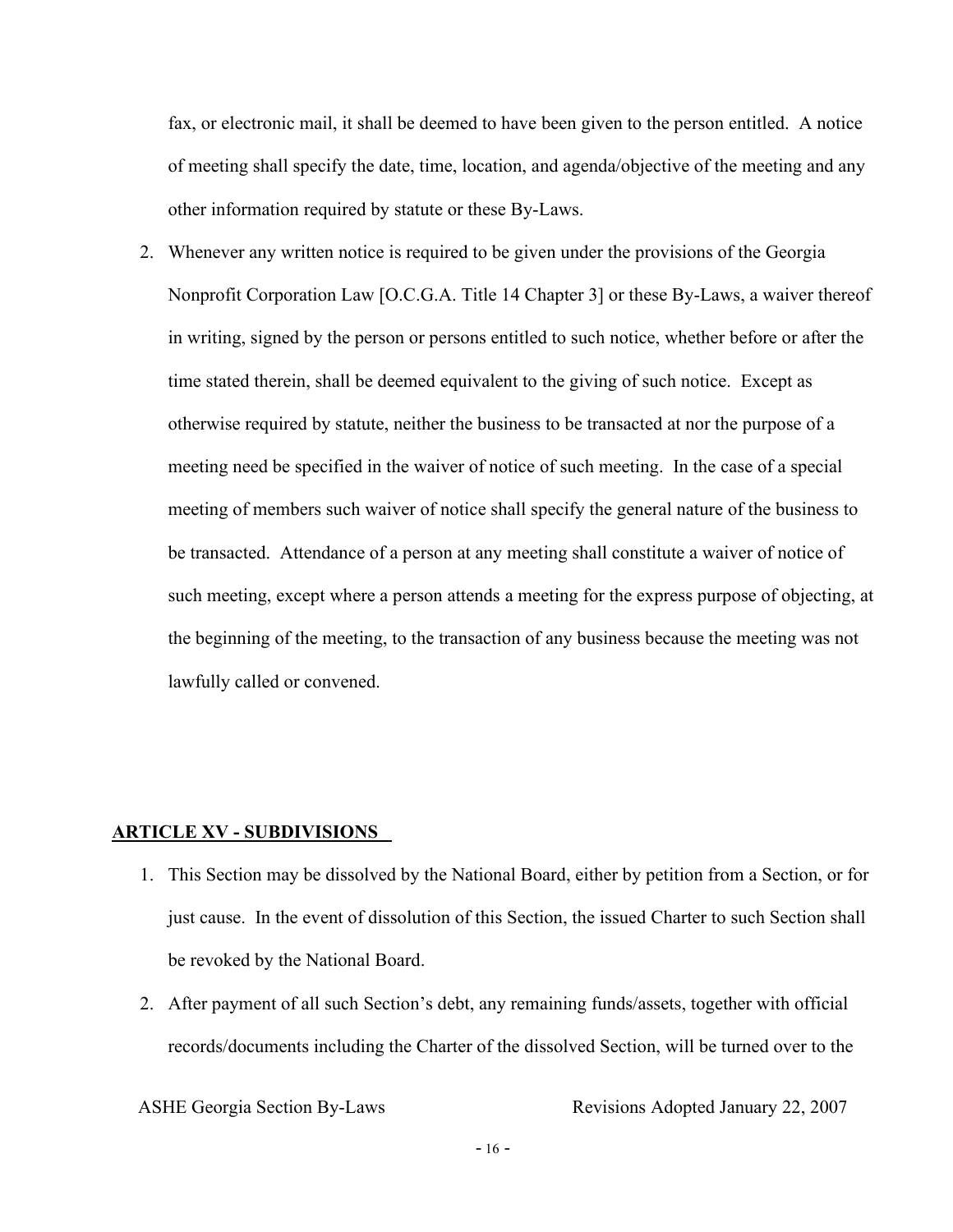National Board to be held in trust for three years in the event of reorganization of the Section. If no re-organization of the Section occurs within the three year time frame, the assets/records will become the property of National ASHE. The Section is not authorized to assume any liability in the name of ASHE National; therefore, ASHE National assumes no responsibility for Section liabilities. No Section shall have the authority to incur debt on behalf of ASHE.

3. Members of a dissolved Section will be assigned, by the National Board, to an active Section.

### **ARTICLE XVI - BONDS**

- 1. The Section Secretary and Section Treasurer shall each provide a Fidelity Bond in an amount to be determined annually by the Section Board in accordance with the financial condition of ASHEGA, indemnifying ASHEGA from loss, the premium of said bonds to be paid by ASHEGA. Additionally, the Section Board may secure the fidelity of any or all such Section Officers with the purchase and maintenance of bond, insurance or any other means permitted by law.
- 2. Fidelity Bonds for the respective financial officers of the Section are not required to be obtained by the National Board. However, it is strongly suggested that such a Fidelity Bond be obtained in order to protect the Section. The National Board and ASHE shall not bear any responsibility or liability to the Section whether or not a Fidelity Bond is obtained by the Section.
- 3. Certification that such fidelity bonds have been provided by the Section for their respective Officers shall be furnished annually to the National Board of Directors.

# **ARTICLE XVII - MISCELLANEOUS PROVISIONS**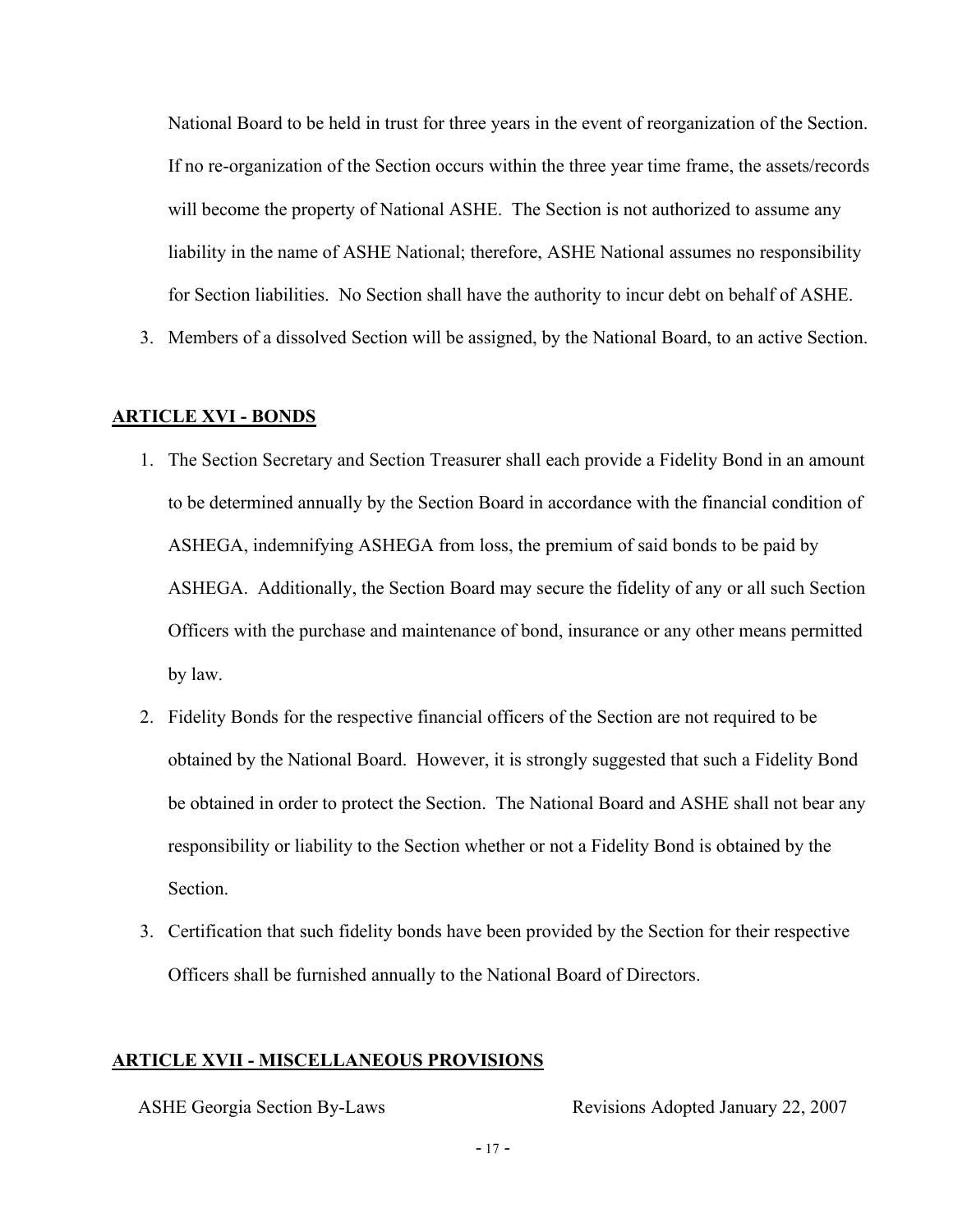- 1. The fiscal year of ASHE shall begin on June 1.
- 2. Members may participate, at their cost, in a meeting of the Section Board by means of conference telephone or similar communications equipment by means of which all persons participating in the meeting can hear each other. Participating in a meeting pursuant to this Section shall constitute presence in person at such a meeting.

### **ARTICLE XVIII - INDEMNIFICATION**

- 1. ASHEGA shall indemnify each of its Section Directors, Officers, and employees whether or not then in service as such (and his/her executor, administrator, and heirs), against all reasonable expenses actually and necessarily incurred by him/her in connection with the defense of any litigation to which the individual may have been a party because he/she is or was a Section Director, Officer, or employee of ASHEGA. The individual shall have no right to reimbursement, however, in relation to matters as to which he/she has been adjudged liable to ASHEGA for negligence or misconduct in the performance of his/her duties, or was derelict in the performance of his/her duty as Section Director, Officer, or employee by reason of willful misconduct, bad faith, gross negligence, or reckless disregard for the duties of his/her office or employment. The right to indemnity for expenses shall also apply to the expenses of suits, which are compromised or settled if the court having jurisdiction in the matter shall approve such settlement.
- 2. ASHEGA may purchase and maintain insurance on behalf of the aforesaid persons to the extent authorized by law.
- ASHE Georgia Section By-Laws Revisions Adopted January 22, 2007 3. A Section Director shall not be personally liable for monetary damages for any action taken or for any failure to take action, as a Section Director, unless (i) the Section Director has

 $-18 -$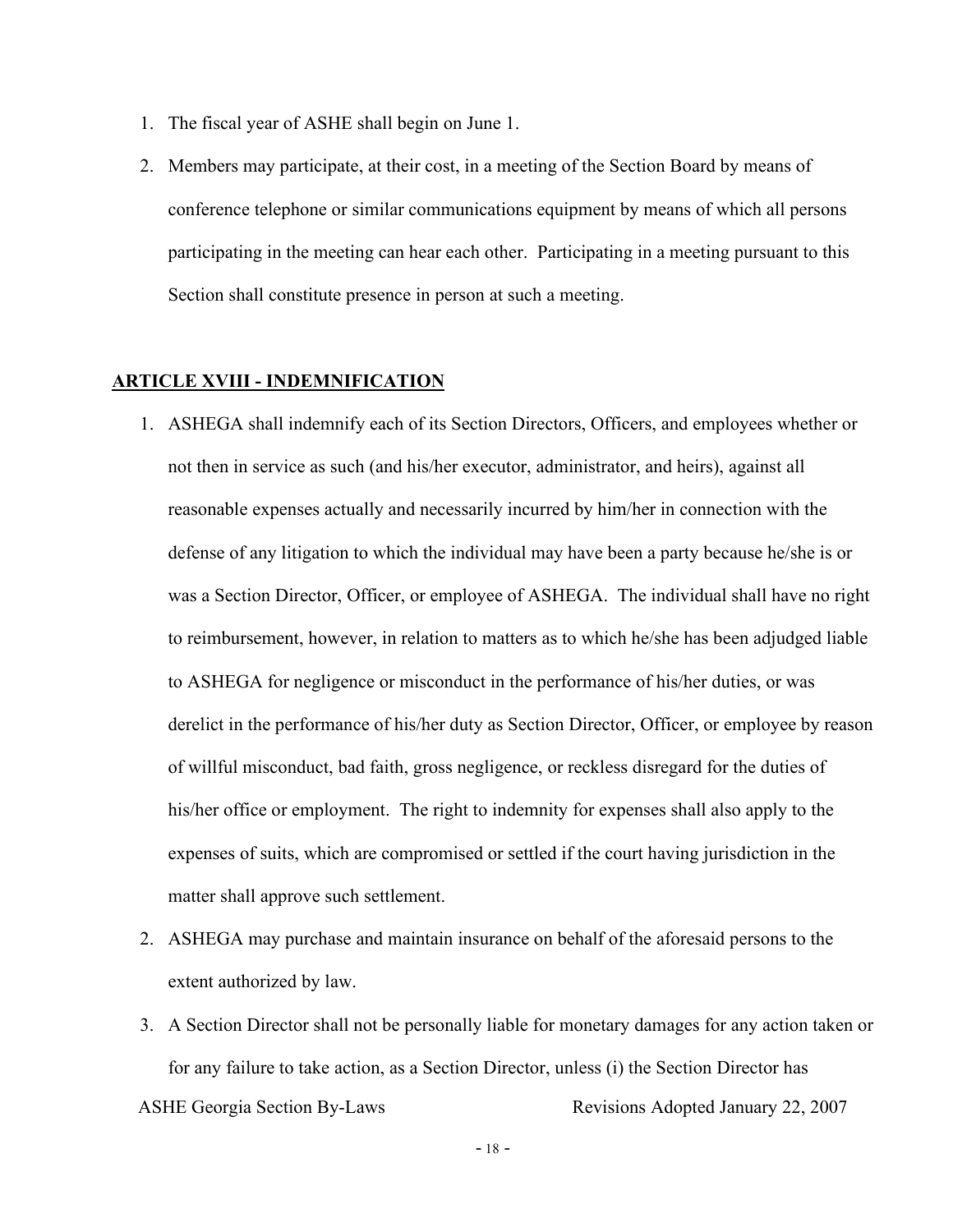breached or failed to perform the duties of his/her office under Article 8 Part 3 of the O.C.G.A Title 14, Chapter 3 (Nonprofit Corporations Directors and Officers Standards of Conduct), and (ii) the breach or failure to perform constitutes self-defeating, willful misconduct, or recklessness. These By-Laws shall not apply to the responsibility or liability of a Section Director pursuant to any criminal statute or to the liability of a Section Director for the payment of taxes pursuant to Local, State, or Federal Law. No amendment to or repeal of these By-Laws shall apply to or have any effect on the personal liability for monetary damage of any Section Director for, or with respect to, any act or omission of such Section Director occurring prior to such amendment or repeal.

4. The foregoing right of indemnification shall be in addition to, and not exclusive of, all other rights to that which such Section Director, Officer, or employee may be entitled.